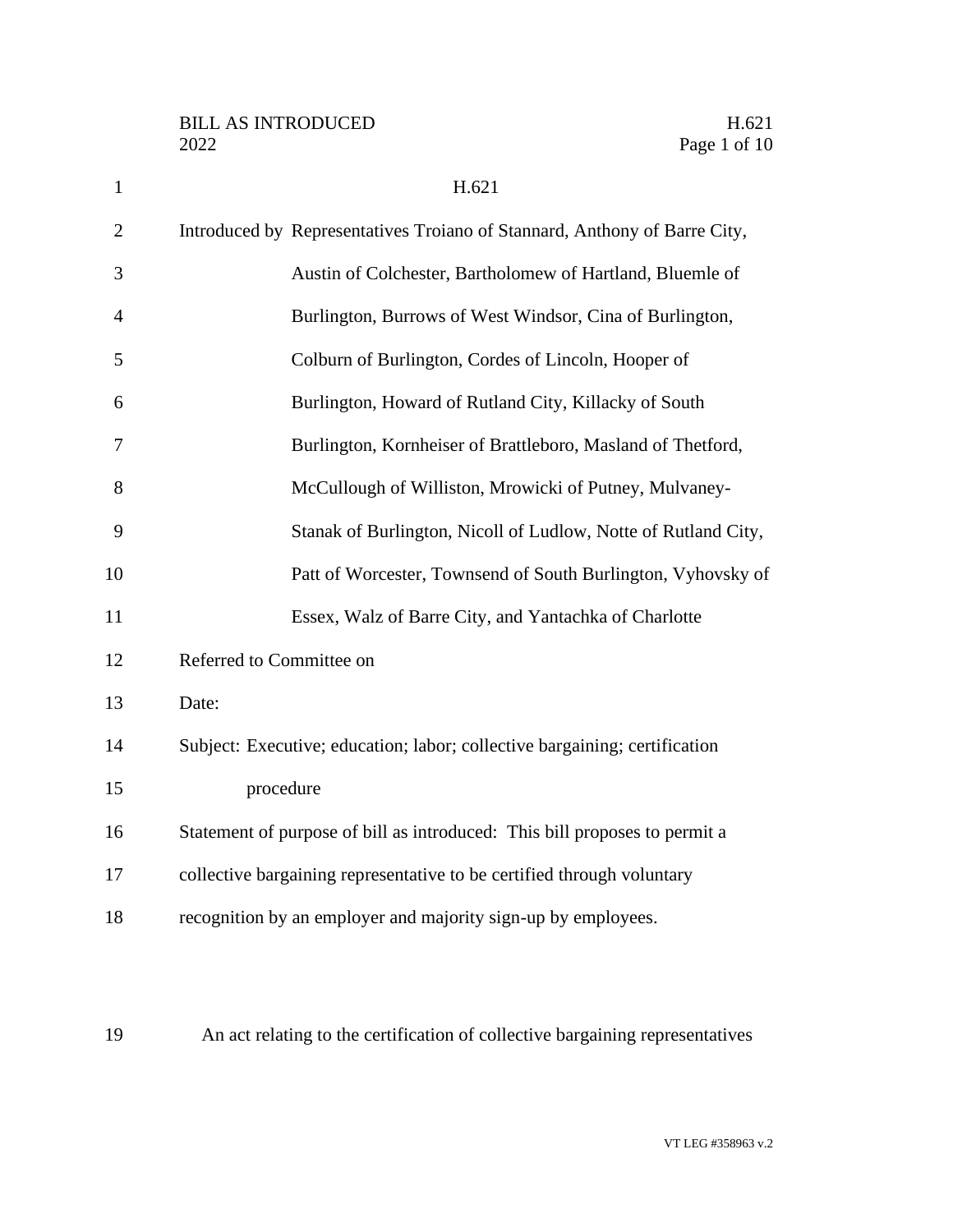|                | <b>BILL AS INTRODUCED</b><br>H.621<br>2022<br>Page 2 of 10                          |
|----------------|-------------------------------------------------------------------------------------|
| $\mathbf{1}$   | It is hereby enacted by the General Assembly of the State of Vermont:               |
| $\overline{2}$ | Sec. 1. $3$ V.S.A. $\S$ 941 is amended to read:                                     |
| 3              | § 941. UNIT DETERMINATION, CERTIFICATION, AND                                       |
| 4              | <b>REPRESENTATION</b>                                                               |
| 5              | * * *                                                                               |
| 6              | (b) No bargaining unit or collective bargaining representative shall be             |
| 7              | recognized by the employer until the Board has determined the appropriate unit      |
| 8              | to be represented and has formally certified its determination except as            |
| 9              | provided pursuant to this section.                                                  |
| 10             | $(c)(1)$ An employee or group of employees, or any individual or employee           |
| 11             | organization acting on their behalf, may file a petition for voluntary              |
| 12             | recognition with an employer alleging that a majority of the employees in the       |
| 13             | bargaining unit want to be represented for purposes of collective bargaining.       |
| 14             | The request shall describe the proposed bargaining unit and include a               |
| 15             | demonstration of majority support.                                                  |
| 16             | $(2)(A)$ If the employer does not grant the request for voluntary                   |
| 17             | recognition pursuant to subdivision $(1)$ of this subsection $(c)$ , the Board or a |
| 18             | person designated by the Board shall examine the petition.                          |
| 19             | (B) The Board shall certify the individual or employee organization                 |
| 20             | named in the petition as the exclusive bargaining representative of the             |
| 21             | bargaining unit if the Board finds that:                                            |
| 22             | (i) the bargaining unit is appropriate;                                             |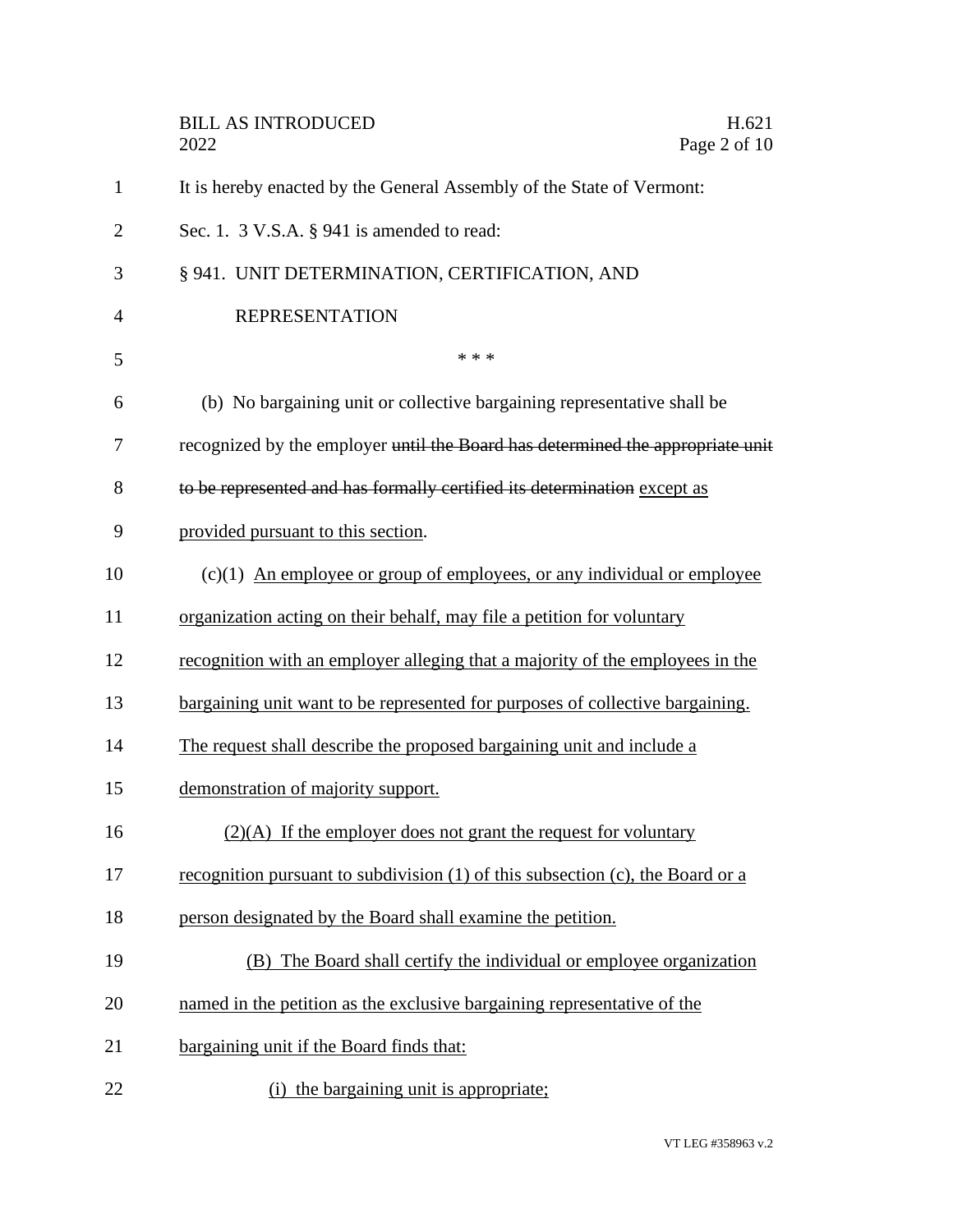| $\mathbf{1}$ | (ii) a majority of the employees have signed valid authorizations                 |
|--------------|-----------------------------------------------------------------------------------|
| $\mathbf{2}$ | designating the individual or employee organization as their bargaining           |
| 3            | representative; and                                                               |
| 4            | (iii) no individual or employee organization is currently certified               |
| 5            | or recognized as the exclusive representative of any of the employees in the      |
| 6            | bargaining unit.                                                                  |
| 7            | (C) If the Board finds that the majority support of the employees in              |
| 8            | the bargaining unit or the appropriateness of the bargaining unit is in question, |
| 9            | the Board shall treat the petition for voluntary recognition as a petition filed  |
| 10           | with the Board pursuant to subdivision (3) of this subsection (c).                |
| 11           | (3) A petition may be filed with the Board, in accordance with                    |
| 12           | procedures prescribed by the Board by an employee or group of employees, or       |
| 13           | any individual or employee organization purporting to act on their behalf,        |
| 14           | alleging by filing a petition or petitions bearing signatures of not less than 30 |
| 15           | percent of the employees that they wish to form a bargaining unit and be          |
| 16           | represented for collective bargaining, or that the individual or employee         |
| 17           | organization currently certified as the bargaining agent is no longer supported   |
| 18           | by at least 51 percent of the employees in the bargaining unit, or that they are  |
| 19           | now included in an approved bargaining unit and wish to form a separate           |
| 20           | bargaining unit under Board criteria for purposes of collective bargaining. The   |
| 21           | employee, group of employees, individual, or employee organization that files     |
| 22           | the petition, shall, at the same time that the petition is filed with the Board,  |

VT LEG #358963 v.2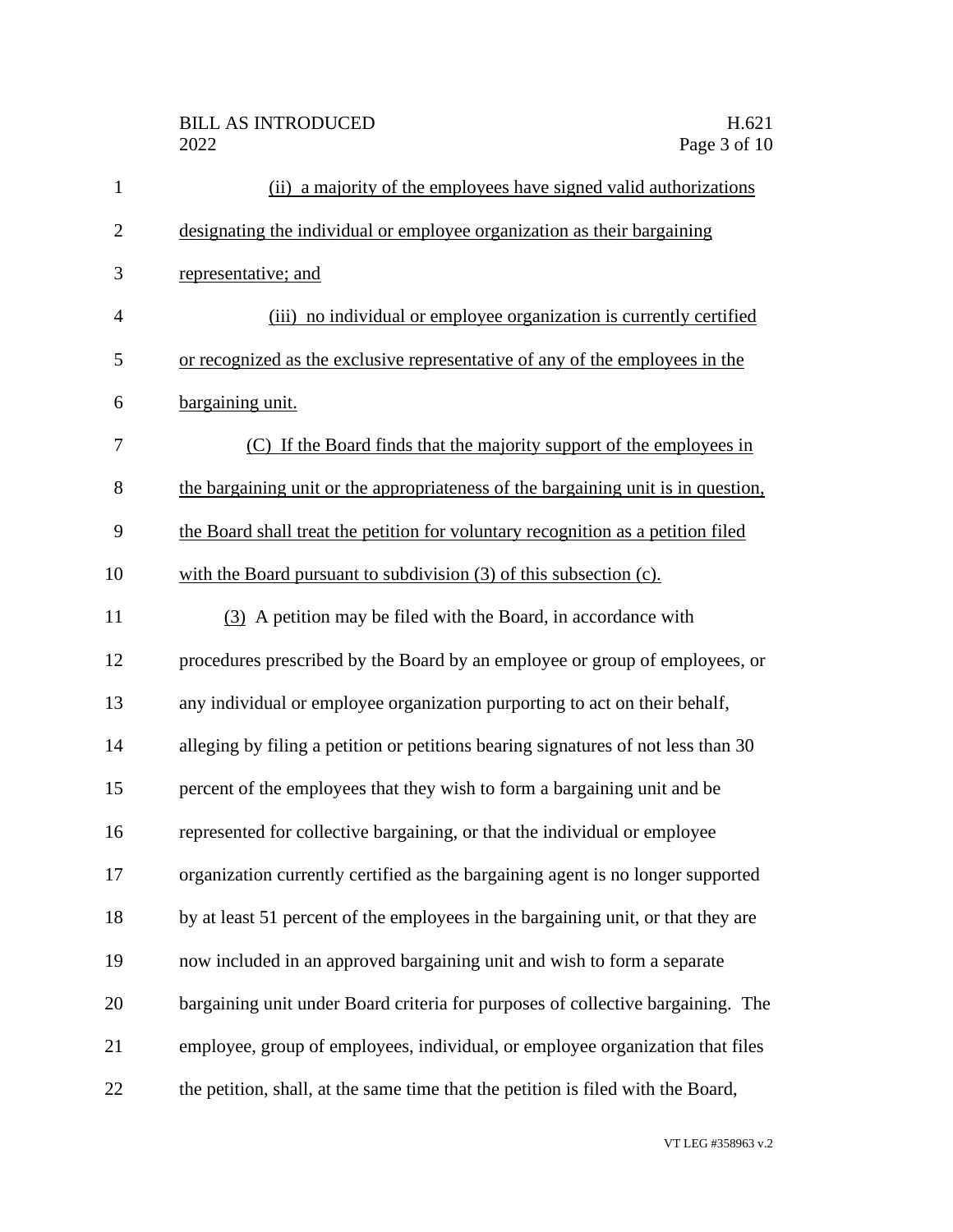| $\mathbf{1}$   | provide a copy of the petition to the employer and, if appropriate, the current                |
|----------------|------------------------------------------------------------------------------------------------|
| $\overline{c}$ | bargaining agent.                                                                              |
| 3              | $\left(\frac{2}{2}(4)(A)(i)\right)$ An employer shall, not more than seven business days after |
| $\overline{4}$ | receiving a copy of the petition, file any objections to the appropriateness of                |
| 5              | the proposed bargaining unit and raise any other unit determination issues with                |
| 6              | the Board and provide a copy of the filing to the employee, group of                           |
| 7              | employees, individual, or employee organization that filed the petition.                       |
| 8              | * * *                                                                                          |
| 9              | (h) A representative chosen by secret ballot for the purposes of collective                    |
| 10             | bargaining by a majority of the votes cast by secret ballot, by voluntary                      |
| 11             | recognition by the employer pursuant to subdivision $(c)(1)$ of this section, or               |
| 12             | by majority sign-up pursuant to subdivision $(c)(2)$ of this section shall be the              |
| 13             | exclusive representative of all the employees in such the bargaining unit for a                |
| 14             | minimum of one year. Such The representative shall be eligible for reelection                  |
| 15             | or recertification pursuant to subdivision $(c)(2)$ of this section.                           |
| 16             | * * *                                                                                          |
| 17             | Sec. 2. 16 V.S.A. § 1992 is amended to read:                                                   |
| 18             | § 1992. REFERENDUM PROCEDURE FOR REPRESENTATION                                                |
| 19             | $(a)(1)$ An organization purporting to represent a majority of all of the                      |
| 20             | teachers or administrators employed by the school board may be recognized by                   |
| 21             | the school board without the necessity of a referendum upon the submission of                  |
| 22             | a petition bearing the valid signatures of a majority of the teachers or                       |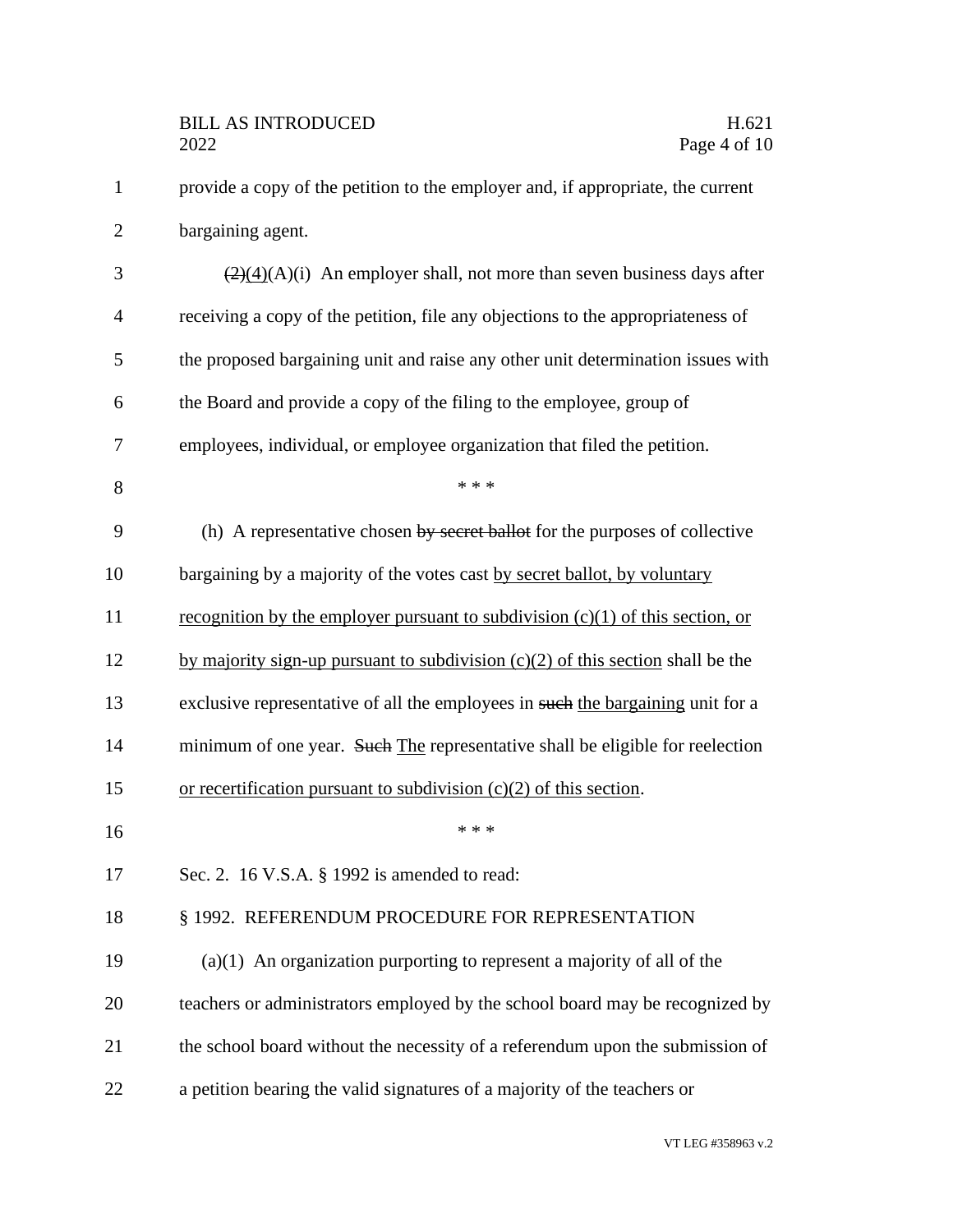| $\mathbf{1}$   | administrators employed by that school board. Within 15 calendar days after         |
|----------------|-------------------------------------------------------------------------------------|
| $\overline{2}$ | receiving the petition, the school board shall notify the teachers or               |
| 3              | administrators of the school district in writing of its intention to either require |
| $\overline{4}$ | or waive a secret ballot referendum. If the school board gives notice of its        |
| 5              | intention to waive a referendum and recognize an organization, 10 percent of        |
| 6              | the teachers or administrators employed by the school board may submit a            |
| 7              | petition within 15 calendar days thereafter, objecting to the granting of           |
| 8              | recognition without a referendum, in which event a secret ballot referendum         |
| 9              | shall be held in the district for the purpose of choosing an exclusive              |
| 10             | representative as provided pursuant to the provisions of this section.              |
| 11             | $(2)(A)$ If the school board does not grant the request for voluntary               |
| 12             | recognition pursuant to subdivision (1) of this subsection (a), the Vermont         |
| 13             | Labor Relations Board or a person designated by the Board shall examine the         |
| 14             | petition.                                                                           |
| 15             | (B) The Board shall certify the organization named in the petition as               |
| 16             | the exclusive representative of the teachers or administrators if the Board finds   |
| 17             | that:                                                                               |
| 18             | the bargaining unit is appropriate;                                                 |
| 19             | (ii) a majority of the teachers or administrators have signed valid                 |
| 20             | authorizations designating the organization as their exclusive representative;      |
| 21             | and                                                                                 |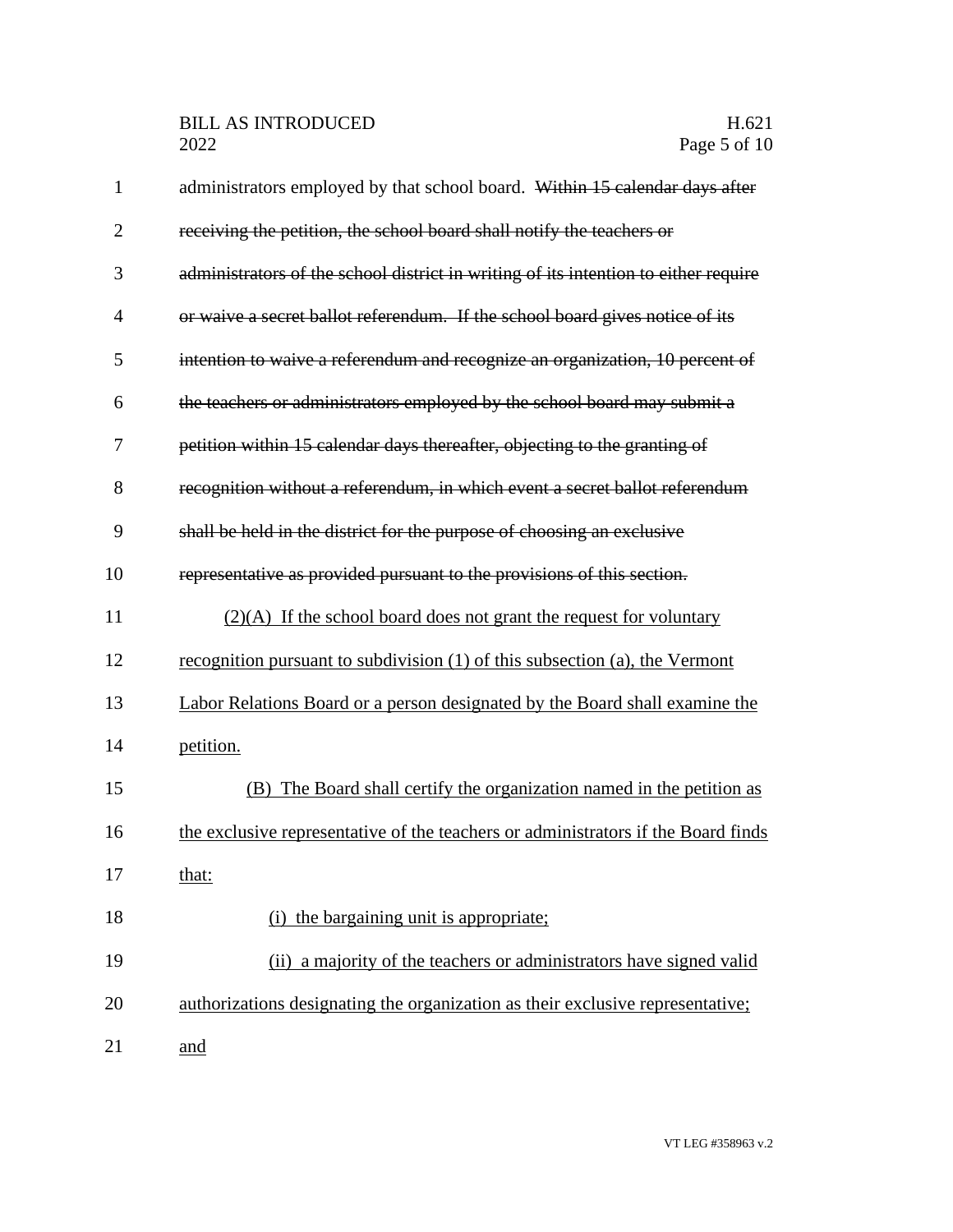| $\mathbf{1}$   | (iii) no other organization is currently certified or recognized as                   |
|----------------|---------------------------------------------------------------------------------------|
| $\overline{2}$ | the exclusive representative of the teachers or administrators.                       |
| 3              | (C) If the Board finds that the majority support of the teachers or                   |
| 4              | administrators is in question, the petition for voluntary recognition shall be        |
| 5              | treated as a petition requesting a referendum filed pursuant to subsection (c) of     |
| 6              | this section.                                                                         |
| 7              | $\left(\frac{2}{3}(A)(i)\right)$ An organization seeking to represent the teachers or |
| 8              | administrators employed by a school board may petition the school board for a         |
| 9              | list of the teachers or administrators in the proposed bargaining unit.               |
| 10             | * * *                                                                                 |
| 11             | (b) Recognition granted to a negotiating unit an organization as exclusive            |
| 12             | representative pursuant to subsection (a) or (f) of this section shall be valid and   |
| 13             | not subject to challenge by referendum petition or otherwise for the remainder        |
| 14             | of the fiscal year in which recognition is granted and for an additional period       |
| 15             | of 12 months after final adoption of the budget for the succeeding fiscal year        |
| 16             | and shall continue thereafter until a new referendum is called for.                   |
| 17             | * * *                                                                                 |
| 18             | Sec. 3. 21 V.S.A. § 1581 is amended to read:                                          |
| 19             | § 1581. PETITIONS FOR ELECTION; FILING, INVESTIGATIONS,                               |
| 20             | HEARINGS, DETERMINATIONS                                                              |
| 21             | $(a)(1)$ An employee or group of employees, or any individual or employee             |
| 22             | organization acting on their behalf, may file a petition for voluntary                |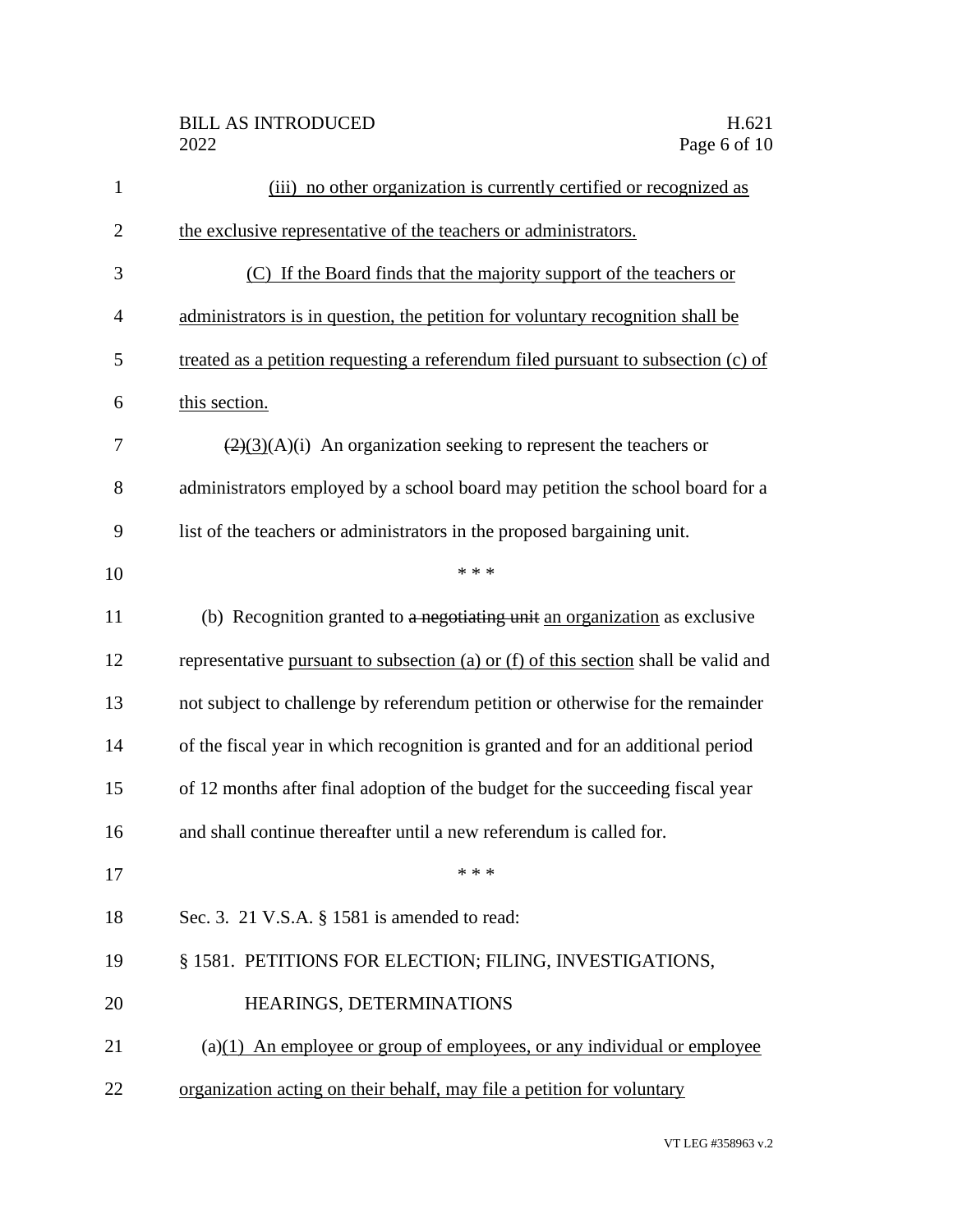| $\mathbf{1}$   | recognition with an employer alleging that a majority of the employees in the     |
|----------------|-----------------------------------------------------------------------------------|
| $\overline{2}$ | bargaining unit want to be represented for purposes of collective bargaining.     |
| 3              | The request shall describe the proposed bargaining unit and include a             |
| $\overline{4}$ | demonstration of majority support.                                                |
| 5              | $(2)(A)$ If the employer does not grant the request for voluntary                 |
| 6              | recognition pursuant to subdivision (1) of this subsection (a), the Board or a    |
| 7              | person designated by the Board shall examine the petition.                        |
| 8              | (B) The Board shall certify the individual or employee organization               |
| 9              | named in the petition as the exclusive bargaining representative of the           |
| 10             | bargaining unit if the Board finds that:                                          |
| 11             | the bargaining unit is appropriate;<br>(i)                                        |
| 12             | (ii) a majority of the employees have signed valid authorizations                 |
| 13             | designating the individual or employee organization as their bargaining           |
| 14             | representative; and                                                               |
| 15             | (iii) no individual or employee organization is currently certified               |
| 16             | or recognized as the exclusive representative of any of the employees in the      |
| 17             | bargaining unit.                                                                  |
| 18             | (C) If the Board finds that the majority support of the employees in              |
| 19             | the bargaining unit or the appropriateness of the bargaining unit is in question, |
| 20             | the Board shall treat the petition for recognition as a petition filed with the   |
| 21             | Board pursuant to subdivision (3) of this subsection (a).                         |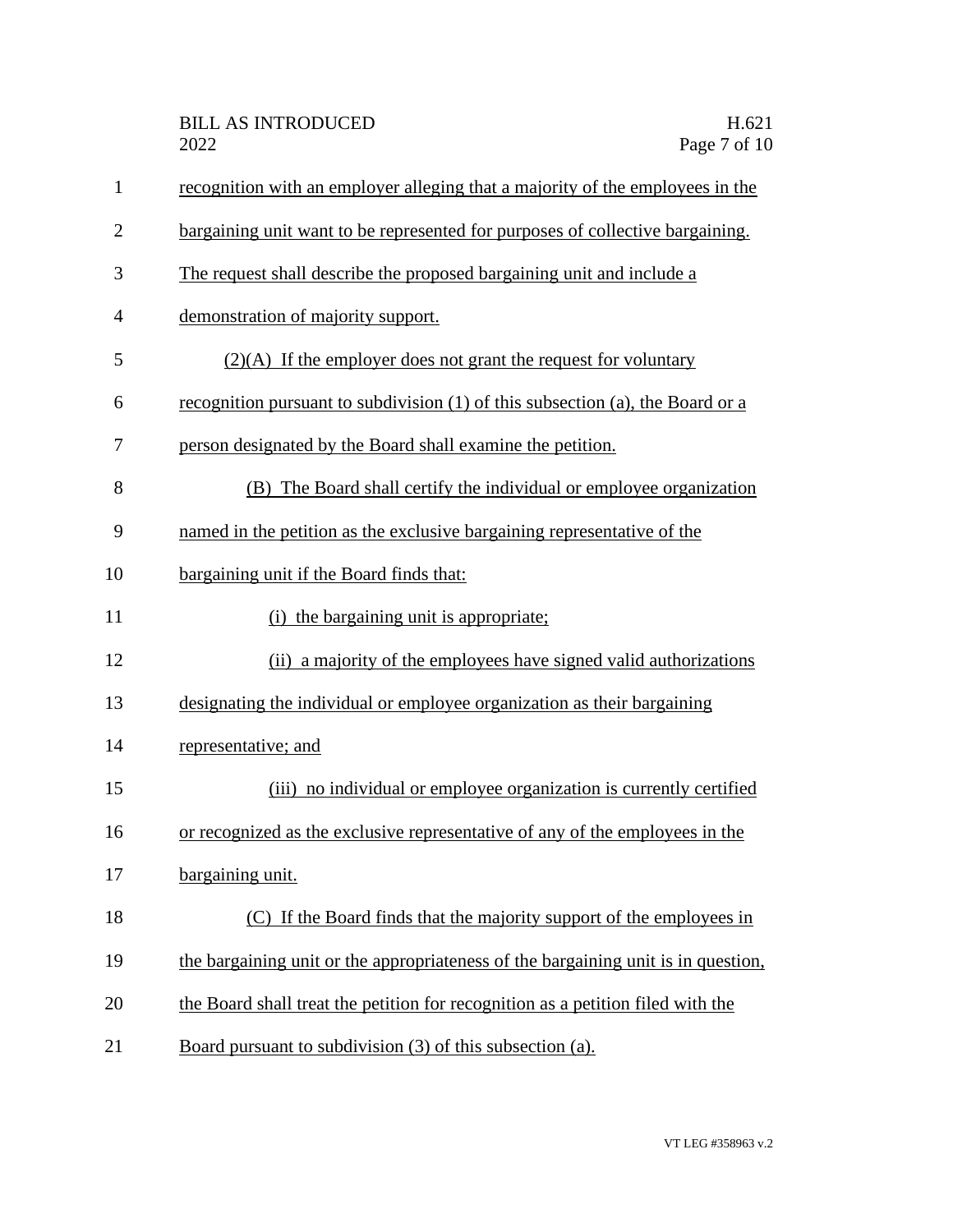| $\mathbf{1}$   | (3) A petition may be filed with the Board, in accordance with                    |
|----------------|-----------------------------------------------------------------------------------|
| $\overline{2}$ | regulations prescribed by the Board:                                              |
| 3              | $\overline{(4)(A)}$ By an employee or group of employees, or any individual or    |
| $\overline{4}$ | labor organization acting in their behalf, alleging that not less than 30 percent |
| 5              | of the employees;                                                                 |
| 6              | $(A)(i)$ wish to be represented for collective bargaining and that their          |
| 7              | employer declines to recognize their representative as the representative         |
| 8              | defined in section 1583 of this title; or                                         |
| 9              | $(\frac{B}{ii})$ assert that the individual or labor organization which that has  |
| 10             | been certified or is being currently recognized by their employer as the          |
| 11             | bargaining representative, is no longer a representative as defined in section    |
| 12             | 1583 of this title.                                                               |
| 13             | $\frac{2}{2}$ By an employer, alleging that one or more individuals or labor      |
| 14             | organizations have presented to him or her the employer a claim to be             |
| 15             | recognized as the representative defined in section 1583 of this title.           |
| 16             | * * *                                                                             |
| 17             | Sec. 4. 21 V.S.A. § 1584 is amended to read:                                      |
| 18             | § 1584. PETITIONS AND ELECTION TO RESCIND                                         |
| 19             | REPRESENTATIVE'S AUTHORITY                                                        |
| 20             | * * *                                                                             |
| 21             | (b) No election may be conducted under this section in a bargaining unit or       |
| 22             | a subdivision within which in the preceding 12 months a valid election has        |
|                |                                                                                   |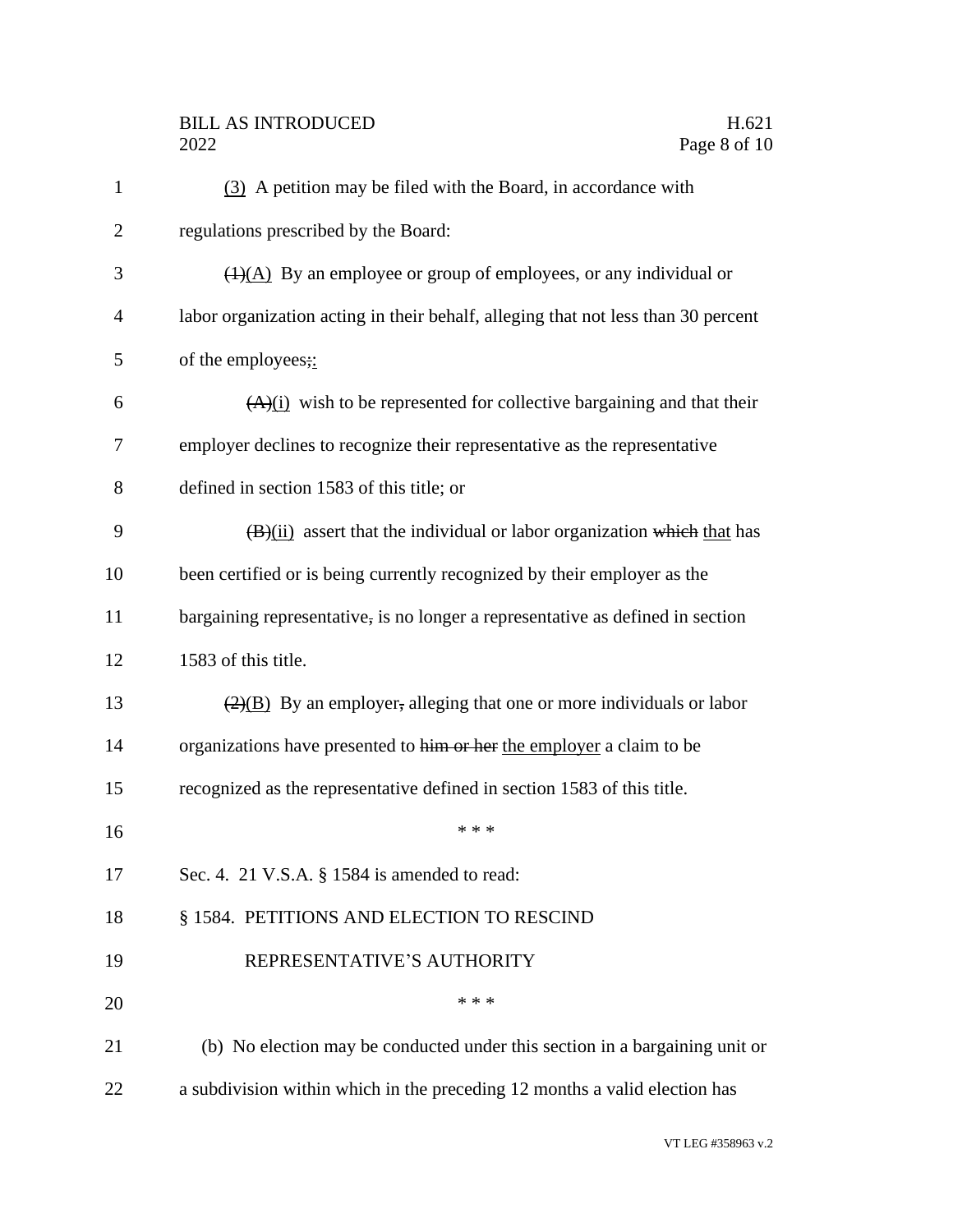| $\mathbf{1}$   | been held or the bargaining representative has been recognized or certified    |
|----------------|--------------------------------------------------------------------------------|
| $\overline{2}$ | pursuant to section 1581 of this chapter.                                      |
| 3              | Sec. 5. 21 V.S.A. § 1724 is amended to read:                                   |
| 4              | § 1724. CERTIFICATION PROCEDURE                                                |
| 5              | $(a)(1)$ An employee or group of employees, or any individual or employee      |
| 6              | organization acting on their behalf, may file a petition for voluntary         |
| 7              | recognition with an employer alleging that a majority of the employees in the  |
| 8              | bargaining unit want to be represented for purposes of collective bargaining.  |
| 9              | The request shall describe the proposed bargaining unit and include a          |
| 10             | demonstration of majority support.                                             |
| 11             | $(2)(A)$ If the employer does not grant the request for voluntary              |
| 12             | recognition pursuant to subdivision (1) of this subsection (a), the Board or a |
| 13             | person designated by the Board shall examine the petition.                     |
| 14             | (B) The Board shall certify the individual or employee organization            |
| 15             | named in the petition as the exclusive bargaining representative of the        |
| 16             | bargaining unit if the Board finds that:                                       |
| 17             | (i) the bargaining unit is appropriate;                                        |
| 18             | (ii) a majority of the employees have signed valid authorizations              |
| 19             | designating the individual or employee organization as their bargaining        |
| 20             | representative; and                                                            |
|                |                                                                                |